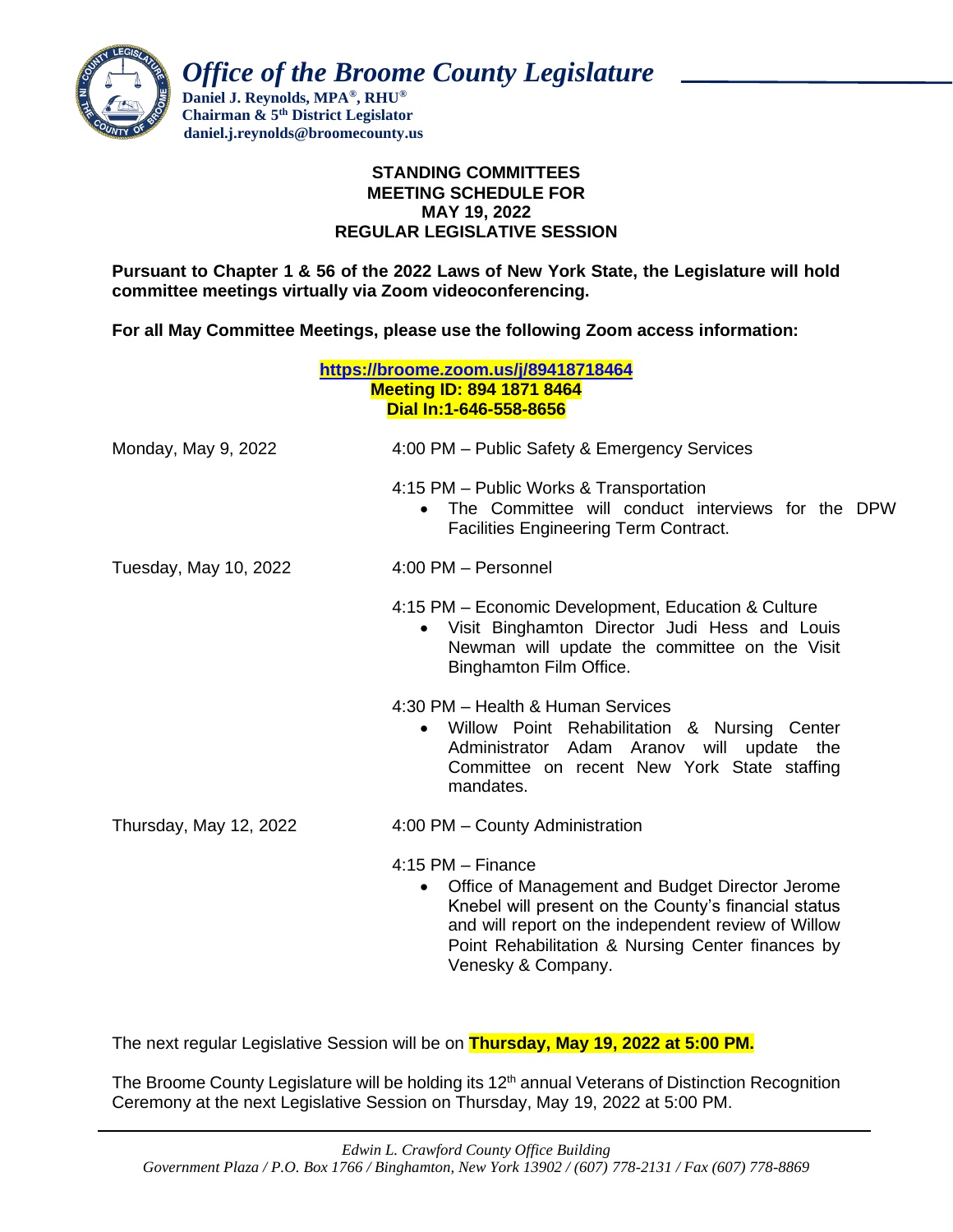#### **AGENDA PUBLIC SAFETY & EMERGENCY SERVICES COMMITTEE Monday, May 9, 2022 4:00 PM**

# **<https://broome.zoom.us/j/89418718464> Meeting ID: 894 1871 8464 Dial In:1-646-558-8656**

- **#2 [RESOLUTION AUTHORIZING RENEWAL OF THE AGREEMENT WITH THE CHEMUNG](https://www.gobroomecounty.com/sites/default/files/dept/legis/05192022-02.pdf)  [COUNTY SHERIFF'S OFFICE FOR HOUSING OF BROOME COUNTY INMATES FOR](https://www.gobroomecounty.com/sites/default/files/dept/legis/05192022-02.pdf)  [THE OFFICE OF THE SHERIFF FOR 2022-2027](https://www.gobroomecounty.com/sites/default/files/dept/legis/05192022-02.pdf)**
- **#3 [RESOLUTION AUTHORIZING RENEWAL OF THE AGREEMENT WITH THE](https://www.gobroomecounty.com/sites/default/files/dept/legis/05192022-03.pdf)  [CHENANGO COUNTY SHERIFF'S OFFICE FOR HOUSING OF BROOME COUNTY](https://www.gobroomecounty.com/sites/default/files/dept/legis/05192022-03.pdf)  [INMATES FOR THE OFFICE OF THE SHERIFF FOR 2022-2027](https://www.gobroomecounty.com/sites/default/files/dept/legis/05192022-03.pdf)**
- **#5 [RESOLUTION AUTHORIZING RENEWAL OF THE AGREEMENT WITH JUSTICE](https://www.gobroomecounty.com/sites/default/files/dept/legis/05192022-05.pdf)  [BENEFITS, INC. FOR THE RECOVERY OF STATE AND FEDERAL FUNDS FOR THE](https://www.gobroomecounty.com/sites/default/files/dept/legis/05192022-05.pdf)  [OFFICE OF THE SHERIFF FOR 2022-2026](https://www.gobroomecounty.com/sites/default/files/dept/legis/05192022-05.pdf)**
- **#6 [RESOLUTION AUTHORIZING A MEMORANDUM OF UNDERSTANDING \(MOU\)](https://www.gobroomecounty.com/sites/default/files/dept/legis/05192022-06.pdf)  [AGREEMENT BETWEEN HOMELAND SECURITY INVESTIGATIONS AND THE](https://www.gobroomecounty.com/sites/default/files/dept/legis/05192022-06.pdf)  [OFFICE OF THE BROOME COUNTY SHERIFF FOR REIMBURSEMENT OF JOINT](https://www.gobroomecounty.com/sites/default/files/dept/legis/05192022-06.pdf)  [OPERATIONS EXPENSES FROM THE TREASURY FORFIETURE FUND](https://www.gobroomecounty.com/sites/default/files/dept/legis/05192022-06.pdf)**
- #7 [RESOLUTION AUTHORIZING AN AGREEMENT WITH AXON](https://www.gobroomecounty.com/sites/default/files/dept/legis/05192022-07.pdf) ENTERPRISE, INC., FOR [PROFESSIONAL SERVICES AND EQUIPMENT FOR THE DIVISION OF](https://www.gobroomecounty.com/sites/default/files/dept/legis/05192022-07.pdf)  [INFORMATION TECHNOLOGY FOR 2022-2027](https://www.gobroomecounty.com/sites/default/files/dept/legis/05192022-07.pdf)
- **#10 [RESOLUTION AUTHORIZING AN AGREEMENT WITH LIAM CONNECT, LLC FOR A](https://www.gobroomecounty.com/sites/default/files/dept/legis/05192022-10.pdf)  [PHOTO KIOSK AT THE BROOME COUNTY CORRECTIONAL FACILITY FOR THE](https://www.gobroomecounty.com/sites/default/files/dept/legis/05192022-10.pdf)  [OFFICE OF THE SHERIFF](https://www.gobroomecounty.com/sites/default/files/dept/legis/05192022-10.pdf)**
- **#20 [RESOLUTION CONFIRMING APPOINTMENT TO MEMBERSHIP ON THE BROOME](https://www.gobroomecounty.com/sites/default/files/dept/legis/05192022-20.pdf)  [COUNTY FIRE ADVISORY BOARD](https://www.gobroomecounty.com/sites/default/files/dept/legis/05192022-20.pdf)**
- **#31 [RESOLUTION AUTHORIZING ACCEPTANCE OF THE COUNSEL AT FIRST](https://www.gobroomecounty.com/sites/default/files/dept/legis/05192022-31.pdf)  [APPEARANCE PROGRAM GRANT FOR THE PUBLIC DEFENDER AND ADOPTING](https://www.gobroomecounty.com/sites/default/files/dept/legis/05192022-31.pdf)  [A PROGRAM BUDGET FOR 2020-2022](https://www.gobroomecounty.com/sites/default/files/dept/legis/05192022-31.pdf)**
- **#32 [RESOLUTION AUTHORIZING ACCEPTANCE OF THE UPSTATE QUALITY](https://www.gobroomecounty.com/sites/default/files/dept/legis/05192022-32.pdf)  [IMPROVEMENT AND CASELOAD REDUCTION PROGRAM GRANT FOR THE](https://www.gobroomecounty.com/sites/default/files/dept/legis/05192022-32.pdf)  [PUBLIC DEFENDER AND ADOPTING A PROGRAM BUDGET FOR 2020-2022](https://www.gobroomecounty.com/sites/default/files/dept/legis/05192022-32.pdf)**
- **#33 [RESOLUTION AUTHORIZING MEMORANDUM OF UNDERSTANDING FOR A LEASE](https://www.gobroomecounty.com/sites/default/files/dept/legis/05192022-33.pdf)  [AGREEMENT WITH THE BROOME COUNTY PUBLIC LIBRARY FOR THE ASSIGNED](https://www.gobroomecounty.com/sites/default/files/dept/legis/05192022-33.pdf)  [COUNSEL PROGRAM FOR](https://www.gobroomecounty.com/sites/default/files/dept/legis/05192022-33.pdf) 2022-2027**

Please note that Resolutions in **bold** are prime sponsored by that Committee.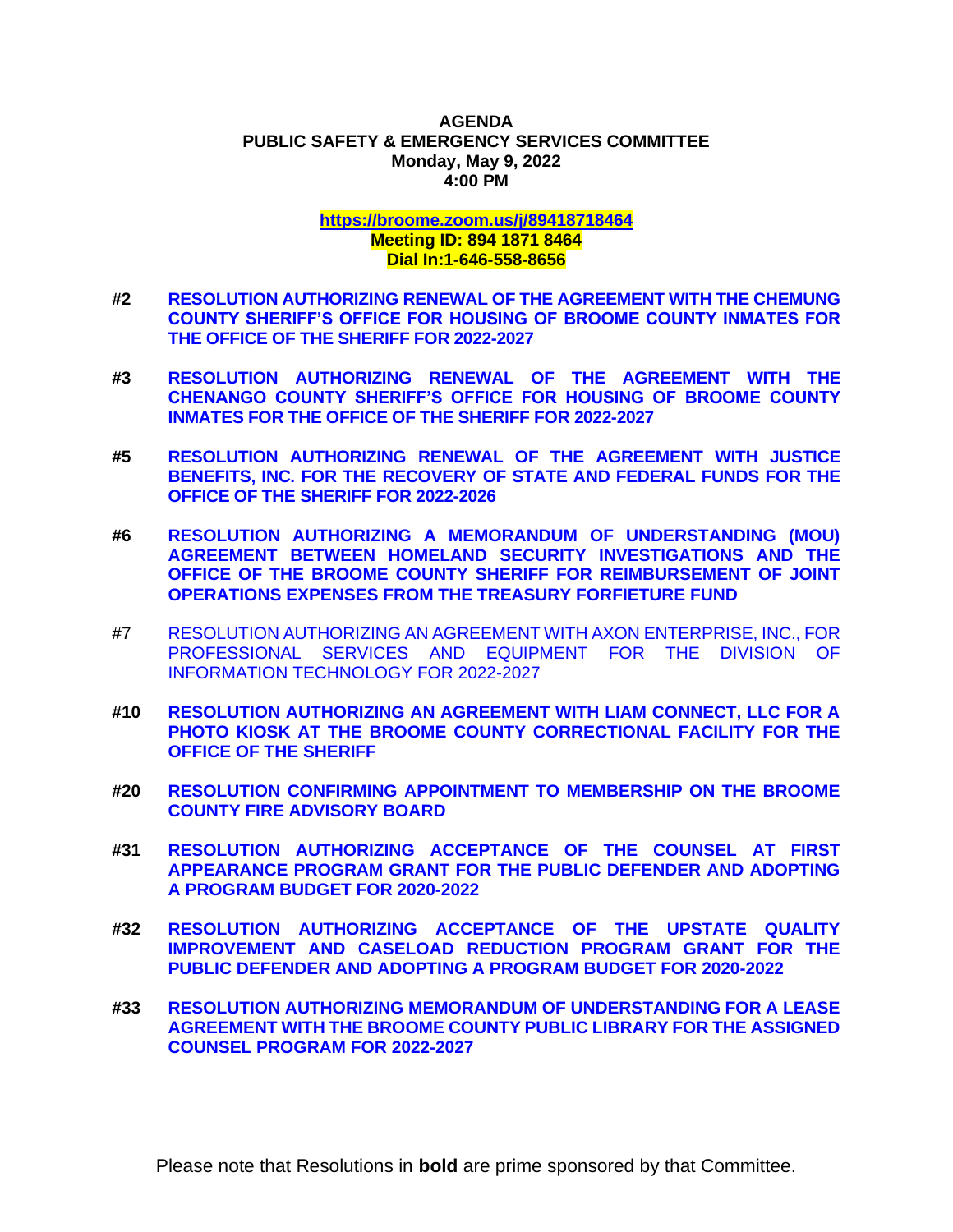#### **AGENDA PUBLIC WORKS & TRANSPORTATION COMMITTEE Monday, May 9, 2022 4:15 PM**

### **<https://broome.zoom.us/j/89418718464> Meeting ID: 894 1871 8464 Dial In:1-646-558-8656**

- **#9 [RESOLUTION AUTHORIZING THE ACQUISITION OF REAL PROPERTY BY](https://www.gobroomecounty.com/sites/default/files/dept/legis/05192022-09.pdf)  [PURCHASE AND/OR CONDEMNATION FOR THE DEPARTMENT OF PUBLIC](https://www.gobroomecounty.com/sites/default/files/dept/legis/05192022-09.pdf)  [WORKS' HOOPER ROAD OVER PATTERSON CREEK BRIDGE PROJECT AND](https://www.gobroomecounty.com/sites/default/files/dept/legis/05192022-09.pdf)  [DECLARING SAID PROJECT TO BE EXEMPT FROM THE PUBLIC HEARING](https://www.gobroomecounty.com/sites/default/files/dept/legis/05192022-09.pdf)  [REQUIREMENT OF THE EMINENT DOMAIN LAW](https://www.gobroomecounty.com/sites/default/files/dept/legis/05192022-09.pdf)**
- **#19 [RESOLUTION AUTHORIZING AN AGREEMENT WITH MCFARLAND JOHNSON INC.,](https://www.gobroomecounty.com/sites/default/files/dept/legis/05192022-19.pdf)  [FOR PROFESSIONAL SERVICES FOR THE DEPARTMENT OF AVIATION FOR 2022-](https://www.gobroomecounty.com/sites/default/files/dept/legis/05192022-19.pdf) [2023](https://www.gobroomecounty.com/sites/default/files/dept/legis/05192022-19.pdf)**
- **#23 [RESOLUTION AUTHORIZING AMENDMENT TO THE AGREEMENT WITH ITHACA](https://www.gobroomecounty.com/sites/default/files/dept/legis/05192022-23.pdf)  [AREA WASTEWATER TREATMENT FACILITY TO ACCEPT AND TREAT RAW](https://www.gobroomecounty.com/sites/default/files/dept/legis/05192022-23.pdf)  [LEACHATE FROM THE LEACHATE COLLECTION SYSTEM AT THE BROOME](https://www.gobroomecounty.com/sites/default/files/dept/legis/05192022-23.pdf)  [COUNTY LANDFILL FOR THE DEPARTMENT OF PUBLIC WORKS DIVISION OF](https://www.gobroomecounty.com/sites/default/files/dept/legis/05192022-23.pdf)  [SOLID WASTE MANAGEMENT FOR 2019-2024](https://www.gobroomecounty.com/sites/default/files/dept/legis/05192022-23.pdf)**
- **#26 [RESOLUTION AUTHORIZING A LEASE AGREEMENT WITH SHORTLINE TERMINAL](https://www.gobroomecounty.com/sites/default/files/dept/legis/05192022-26.pdf)  [AGENCY INC., FOR SPACE AT THE GREATER BINGHAMTON TRANSPORTATION](https://www.gobroomecounty.com/sites/default/files/dept/legis/05192022-26.pdf)  [CENTER FOR THE DEPARTMENT OF PUBLIC](https://www.gobroomecounty.com/sites/default/files/dept/legis/05192022-26.pdf) TRANSPORTATION FOR 2022-2027**
- #27 [RESOLUTION AMENDING THE 2022 CAPITAL IMPROVEMENT PROGRAM](https://www.gobroomecounty.com/sites/default/files/dept/legis/05192022-27.pdf)
- #28 [RESOLUTION AMENDING THE 2022 CAPITAL IMPROVEMENT PROGRAM](https://www.gobroomecounty.com/sites/default/files/dept/legis/05192022-28.pdf)
- #29 [RESOLUTION AMENDING THE 2022 HIGHWAY CONTINUING BUDGET](https://www.gobroomecounty.com/sites/default/files/dept/legis/05192022-29.pdf)

The Committee will conduct interviews for the DPW Facilities Engineering Term Contract:

Chianis Anderson & McFarland-Johnson Team Popli Design Group Labella Associates Bergmann Architects, Engineers, Planners C&S Engineers Delta Engineers, Architects & Surveyors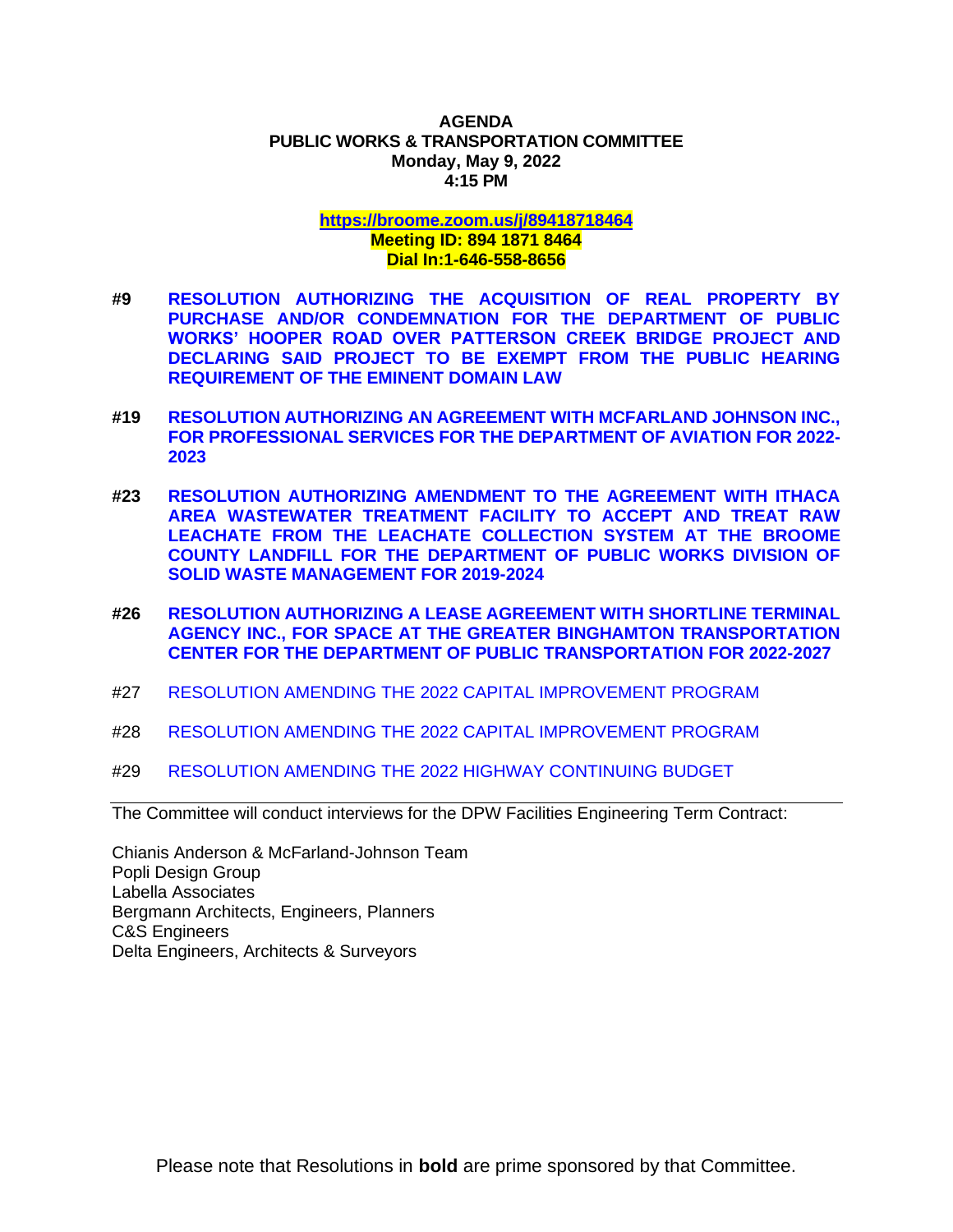# **AGENDA PERSONNEL COMMITTEE Tuesday, May 10, 2022 4:00 PM**

#### **<https://broome.zoom.us/j/89418718464> Meeting ID: 894 1871 8464**

# **Dial In:1-646-558-8656**

- #11 [RESOLUTION AUTHORIZING RENEWAL OF THE FOSTER GRANDPARENTS](https://www.gobroomecounty.com/sites/default/files/dept/legis/05192022-11.pdf)  [PROGRAM CORPORATION FOR NATIONAL AND COMMUNITY SERVICE \(CNCS\)](https://www.gobroomecounty.com/sites/default/files/dept/legis/05192022-11.pdf)  [GRANT FOR THE OFFICE FOR AGING AND ADOPTING A PROGRAM BUDGET FOR](https://www.gobroomecounty.com/sites/default/files/dept/legis/05192022-11.pdf)  [2022-2023](https://www.gobroomecounty.com/sites/default/files/dept/legis/05192022-11.pdf)
- #17 [RESOLUTION AUTHORIZING RENEWAL OF THE CREATING HEALTHY SCHOOLS](https://www.gobroomecounty.com/sites/default/files/dept/legis/05192022-17.pdf)  [AND COMMUNITES PROGRAM GRANT FOR THE DEPARTMENT OF](https://www.gobroomecounty.com/sites/default/files/dept/legis/05192022-17.pdf) HEALTH AND [ADOPTING A PROGRAM BUDGET FOR 2022-2023](https://www.gobroomecounty.com/sites/default/files/dept/legis/05192022-17.pdf)

# **#24 [RESOLUTION AUTHORIZING PERSONNEL CHANGE REQUEST FOR THE](https://www.gobroomecounty.com/sites/default/files/dept/legis/05192022-24.pdf)  [DEPARTMENT OF HEALTH](https://www.gobroomecounty.com/sites/default/files/dept/legis/05192022-24.pdf)**

- #31 [RESOLUTION AUTHORIZING ACCEPTANCE OF THE COUNSEL AT FIRST](https://www.gobroomecounty.com/sites/default/files/dept/legis/05192022-31.pdf)  [APPEARANCE PROGRAM GRANT FOR THE PUBLIC DEFENDER AND ADOPTING A](https://www.gobroomecounty.com/sites/default/files/dept/legis/05192022-31.pdf)  [PROGRAM BUDGET FOR 2020-2022](https://www.gobroomecounty.com/sites/default/files/dept/legis/05192022-31.pdf)
- #32 [RESOLUTION AUTHORIZING ACCEPTANCE OF THE UPSTATE QUALITY](https://www.gobroomecounty.com/sites/default/files/dept/legis/05192022-32.pdf)  [IMPROVEMENT AND CASELOAD REDUCTION PROGRAM GRANT FOR THE PUBLIC](https://www.gobroomecounty.com/sites/default/files/dept/legis/05192022-32.pdf)  [DEFENDER AND ADOPTING A PROGRAM BUDGET FOR 2020-2022](https://www.gobroomecounty.com/sites/default/files/dept/legis/05192022-32.pdf)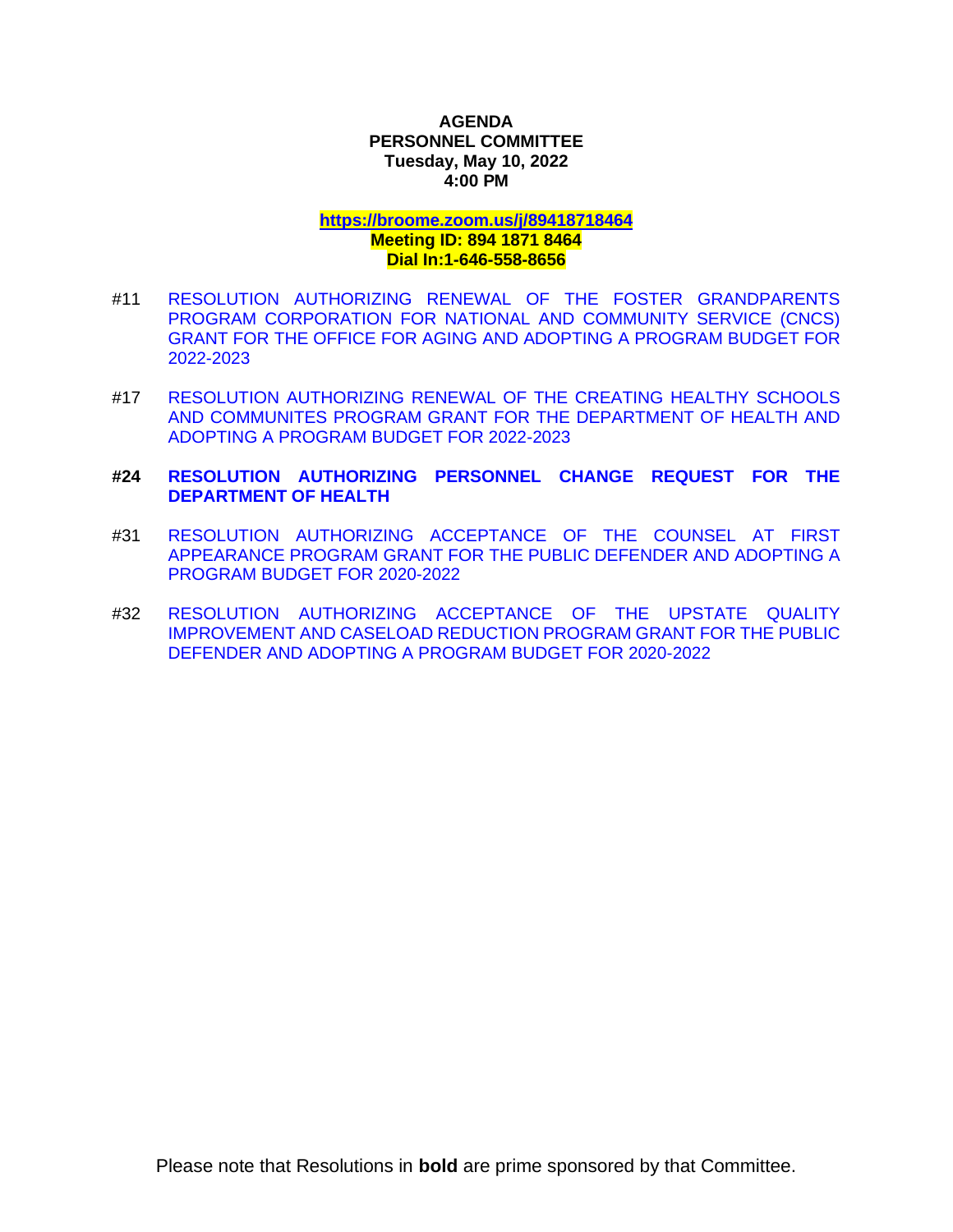#### **AGENDA ECONOMIC DEVELOPMENT, EDUCATION & CULTURE COMMITTEE Tuesday, May 10, 2022 4:15 PM**

#### **<https://broome.zoom.us/j/89418718464> Meeting ID: 894 1871 8464 Dial In:1-646-558-8656**

- **#4 [RESOLUTION AUTHORIZING AN INTERMUNICIPAL AGREEMENT WITH THE](https://www.gobroomecounty.com/sites/default/files/dept/legis/05192022-04.pdf)  [BROOME COUNTY PARKS DEPARTMENT, THE CITY OF BINGHAMTON, THE](https://www.gobroomecounty.com/sites/default/files/dept/legis/05192022-04.pdf)  [VILLAGE OF ENDICOTT, THE TOWN OF VESTAL AND THE BINGHAMTON](https://www.gobroomecounty.com/sites/default/files/dept/legis/05192022-04.pdf)  [METROPOLITAN TRANSPORTATION STUDY FOR A COST SHARE PROPOSAL FOR](https://www.gobroomecounty.com/sites/default/files/dept/legis/05192022-04.pdf)  [AUTOMATIC DATA TRANSFER AND MAINTENANCE OF ECOCOUNTER BIKE/PED](https://www.gobroomecounty.com/sites/default/files/dept/legis/05192022-04.pdf)  [TRAIL COUNTERS 2022-2023](https://www.gobroomecounty.com/sites/default/files/dept/legis/05192022-04.pdf)**
- #27 [RESOLUTION AMENDING THE 2022 CAPITAL IMPROVEMENT PROGRAM](https://www.gobroomecounty.com/sites/default/files/dept/legis/05192022-27.pdf)
- #30 [RESOLUTION ADOPTING THE BUDGET FOR SUNY BROOME FOR 2022-2023](https://www.gobroomecounty.com/sites/default/files/dept/legis/05192022-30.pdf)
- **#34 [RESOLUTION CONFIRMING APPOINTMENT TO MEMBERSHIP ON THE BROOME](https://www.gobroomecounty.com/sites/default/files/dept/legis/05192022-34.pdf)  [COUNTY VETERANS MEMORIAL ARENA BOARD OF DIRECTORS](https://www.gobroomecounty.com/sites/default/files/dept/legis/05192022-34.pdf)**

Visit Binghamton Director Judi Hess and Louis Newman will update the committee on the Visit Binghamton Film Office.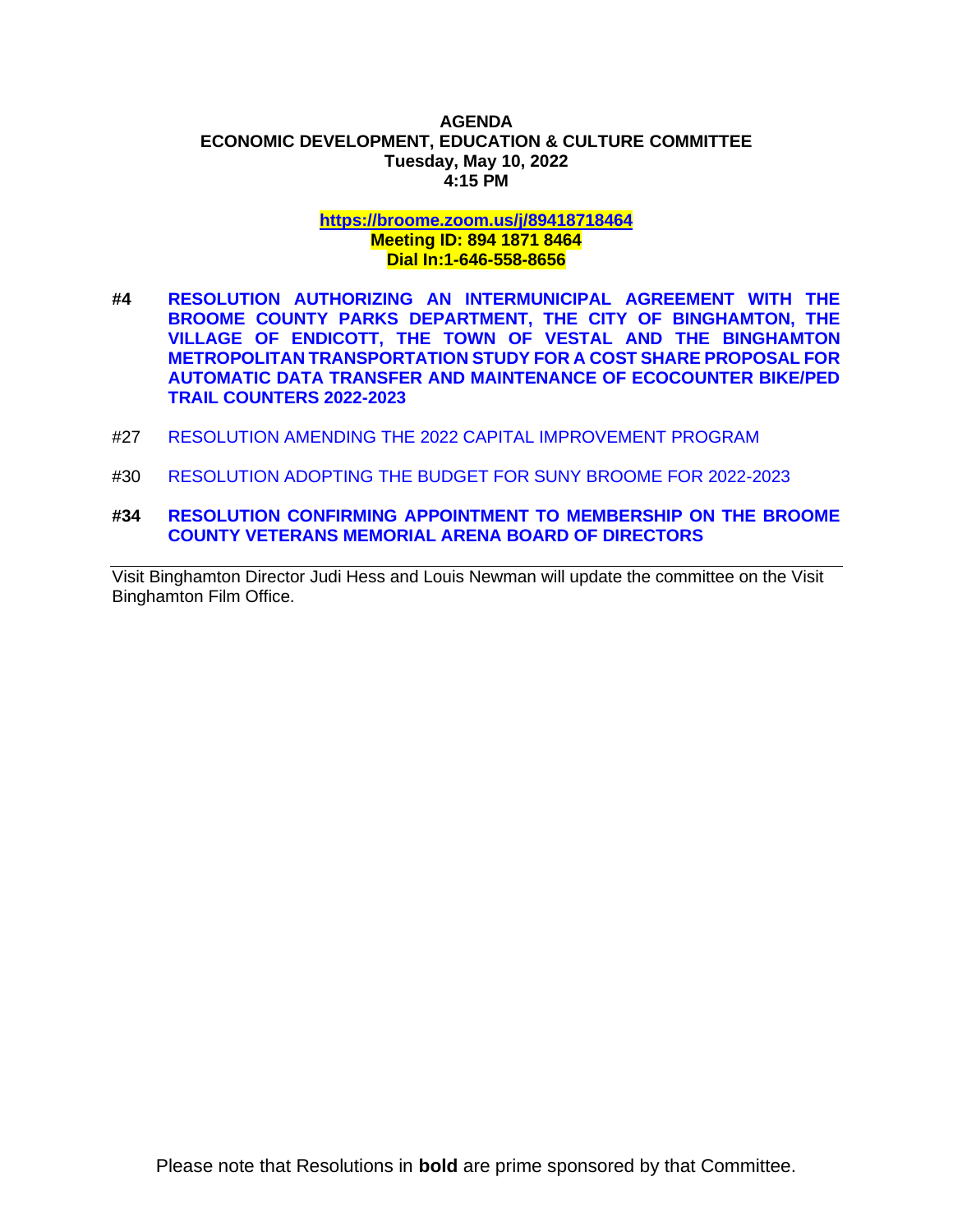#### **AGENDA HEALTH & HUMAN SERVICES COMMITTEE Tuesday, May 10, 2022 4:30 PM**

### **<https://broome.zoom.us/j/89418718464> Meeting ID: 894 1871 8464 Dial In:1-646-558-8656**

- **#11 [RESOLUTION AUTHORIZING RENEWAL OF THE FOSTER GRANDPARENTS](https://www.gobroomecounty.com/sites/default/files/dept/legis/05192022-11.pdf)  [PROGRAM CORPORATION FOR NATIONAL AND COMMUNITY SERVICE \(CNCS\)](https://www.gobroomecounty.com/sites/default/files/dept/legis/05192022-11.pdf)  [GRANT FOR THE OFFICE FOR AGING AND ADOPTING A PROGRAM BUDGET FOR](https://www.gobroomecounty.com/sites/default/files/dept/legis/05192022-11.pdf)  [2022-2023](https://www.gobroomecounty.com/sites/default/files/dept/legis/05192022-11.pdf)**
- **#12 [RESOLUTION AUTHORIZING RENEWAL OF THE FOSTER GRANDPARENTS STATE](https://www.gobroomecounty.com/sites/default/files/dept/legis/05192022-12.pdf)  [OFFICE FOR AGING \(SOFA\) PROGRAM GRANT FOR THE OFFICE FOR AGING AND](https://www.gobroomecounty.com/sites/default/files/dept/legis/05192022-12.pdf)  [ADOPTING A PROGRAM BUDGET FOR 2022-2023](https://www.gobroomecounty.com/sites/default/files/dept/legis/05192022-12.pdf)**
- **#13 [RESOLUTION AUTHORIZING RENEWAL OF THE CAREGIVER SUPPORT](https://www.gobroomecounty.com/sites/default/files/dept/legis/05192022-13.pdf)  [INITIATIVE PROGRAM GRANT FOR THE OFFICE FOR AGING AND ADOPTING A](https://www.gobroomecounty.com/sites/default/files/dept/legis/05192022-13.pdf)  [PROGRAM BUDGET FOR 2022-2023](https://www.gobroomecounty.com/sites/default/files/dept/legis/05192022-13.pdf)**
- **#14 [RESOLUTION AUTHORIZING AN AGREEMENT WITH THE FOOD BANK OF THE](https://www.gobroomecounty.com/sites/default/files/dept/legis/05192022-14.pdf)  [SOUTHERN TIER FOR FOOD DISTRIBUTION SERVICES FOR THE DEPARTMENT](https://www.gobroomecounty.com/sites/default/files/dept/legis/05192022-14.pdf)  [OF SOCIAL SERVICES FOR 2022](https://www.gobroomecounty.com/sites/default/files/dept/legis/05192022-14.pdf)**
- **#15 [RESOLUTION AUTHORIZING AMENDMENT TO THE AGREEMENT WITH](https://www.gobroomecounty.com/sites/default/files/dept/legis/05192022-15.pdf)  [KEYSTONE MATERIAL TESTING, LLC FOR HOME INSPECTION SERVICES FOR](https://www.gobroomecounty.com/sites/default/files/dept/legis/05192022-15.pdf)  [THE DEPARTMENT OF HEALTH FOR 2019-2022](https://www.gobroomecounty.com/sites/default/files/dept/legis/05192022-15.pdf)**
- **#16 [RESOLUTION AUTHORIZING AN AMENDMENT TO THE DEPARTMENT OF](https://www.gobroomecounty.com/sites/default/files/dept/legis/05192022-16.pdf)  [HEALTH'S ADMINISTRATION OF A PORTION OF THE HUD LEAD HAZARD](https://www.gobroomecounty.com/sites/default/files/dept/legis/05192022-16.pdf)  [REDUCTION PROGRAM FOR 2019-2022](https://www.gobroomecounty.com/sites/default/files/dept/legis/05192022-16.pdf)**
- **#17 [RESOLUTION AUTHORIZING RENEWAL OF THE CREATING HEALTHY SCHOOLS](https://www.gobroomecounty.com/sites/default/files/dept/legis/05192022-17.pdf)  [AND COMMUNITES PROGRAM GRANT FOR THE DEPARTMENT OF](https://www.gobroomecounty.com/sites/default/files/dept/legis/05192022-17.pdf) HEALTH AND [ADOPTING A PROGRAM BUDGET FOR 2022-2023](https://www.gobroomecounty.com/sites/default/files/dept/legis/05192022-17.pdf)**
- **#18 [RESOLUTION AUTHORIZING AN AGREEMENT WITH S.E.P.P. MANAGEMENT](https://www.gobroomecounty.com/sites/default/files/dept/legis/05192022-18.pdf)  [COMPANY, INC., FOR OFA MINI-BUS TRANSPORTATION SERVICES FOR THE](https://www.gobroomecounty.com/sites/default/files/dept/legis/05192022-18.pdf)  [OFFICE FOR AGING FOR 2022](https://www.gobroomecounty.com/sites/default/files/dept/legis/05192022-18.pdf)**
- **#21 [RESOLUTION AUTHORIZING ACCEPTANCE OF AN ADULT PROTECTIVE](https://www.gobroomecounty.com/sites/default/files/dept/legis/05192022-21.pdf)  [SERVICES ARPA PROGRAM GRANT FOR THE DEPARTMENT OF SOCIAL](https://www.gobroomecounty.com/sites/default/files/dept/legis/05192022-21.pdf)  [SERVICES AND ADOPTING A PROGRAM BUDGET FOR 2022-2023](https://www.gobroomecounty.com/sites/default/files/dept/legis/05192022-21.pdf)**
- **#22 [RESOLUTION AUTHORIZING RENEWAL OF THE AGREEMENTS WITH LICENSED](https://www.gobroomecounty.com/sites/default/files/dept/legis/05192022-22.pdf)  [CHILD CARING INSTITUTIONS FOR FOSTER CARE, HOME FINDING AND](https://www.gobroomecounty.com/sites/default/files/dept/legis/05192022-22.pdf)  [ADOPTION SERVICES FOR THE DEPARTMENT OF SOCIAL SERVICES FOR 2022-](https://www.gobroomecounty.com/sites/default/files/dept/legis/05192022-22.pdf) [2023](https://www.gobroomecounty.com/sites/default/files/dept/legis/05192022-22.pdf)**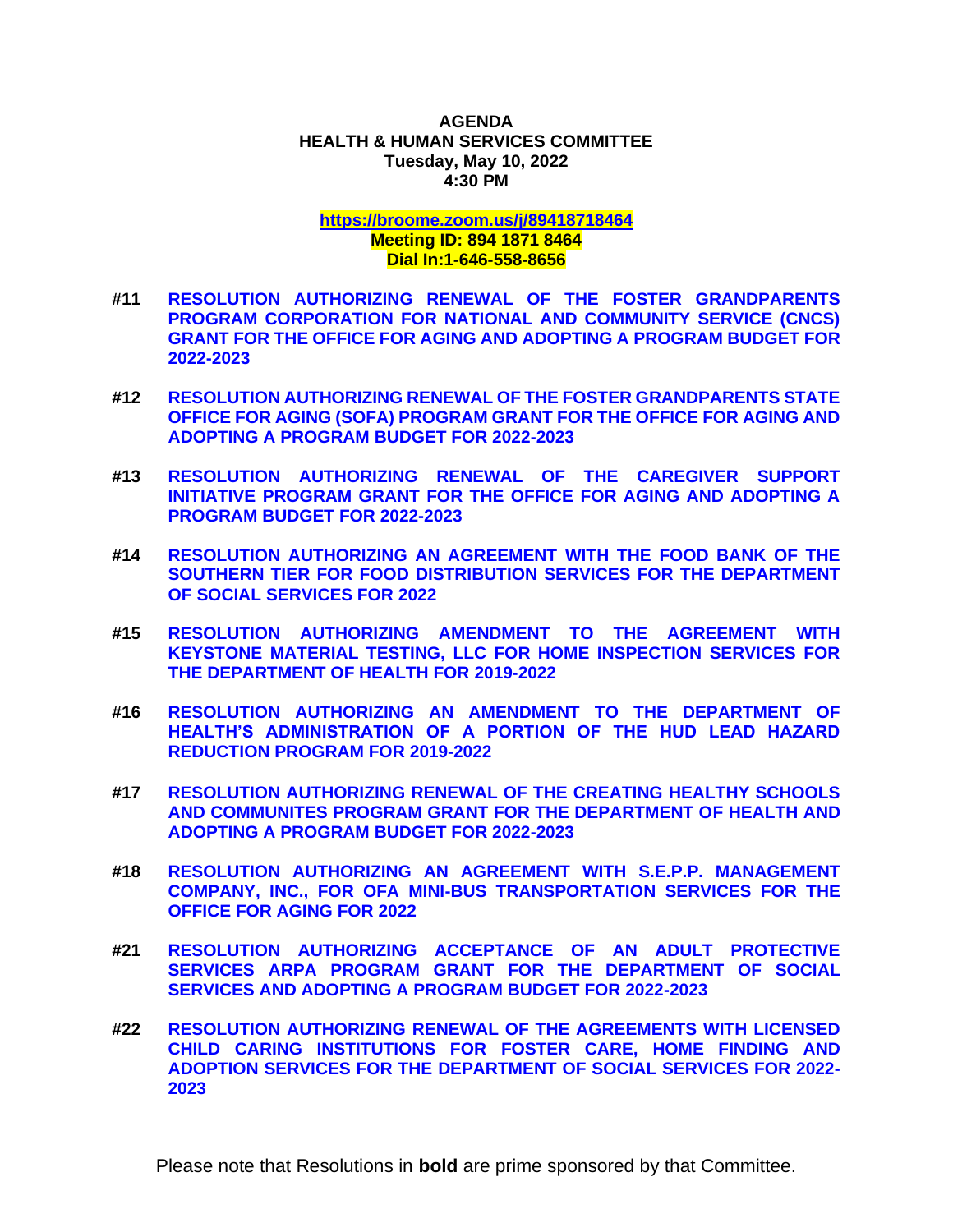- #24 [RESOLUTION AUTHORIZING PERSONNEL CHANGE REQUEST FOR THE](https://www.gobroomecounty.com/sites/default/files/dept/legis/05192022-24.pdf)  [DEPARTMENT OF HEALTH](https://www.gobroomecounty.com/sites/default/files/dept/legis/05192022-24.pdf)
- **#25 [RESOLUTION AUTHORIZING ACCEPTANCE OF THE MEDICAL RESERVE CORPS](https://www.gobroomecounty.com/sites/default/files/dept/legis/05192022-25.pdf)  [PROGRAM GRANT FOR THE DEPARTMENT OF HEALTH AND ADOPTING A](https://www.gobroomecounty.com/sites/default/files/dept/legis/05192022-25.pdf)  [PROGRAM BUDGET FOR 2022](https://www.gobroomecounty.com/sites/default/files/dept/legis/05192022-25.pdf)**
- #35 [RESOLUTION AUTHORIZING THE WILLOW POINT REHABILITATION AND NURSING](https://www.gobroomecounty.com/sites/default/files/dept/legis/05192022-35.pdf)  [CENTER TO WRITE OFF UNCOLLECTIBLE ACCOUNTS FOR 2017-2020](https://www.gobroomecounty.com/sites/default/files/dept/legis/05192022-35.pdf)

Willow Point Rehabilitation & Nursing Center Administrator Adam Aranov will update the Committee on recent New York State staffing mandates.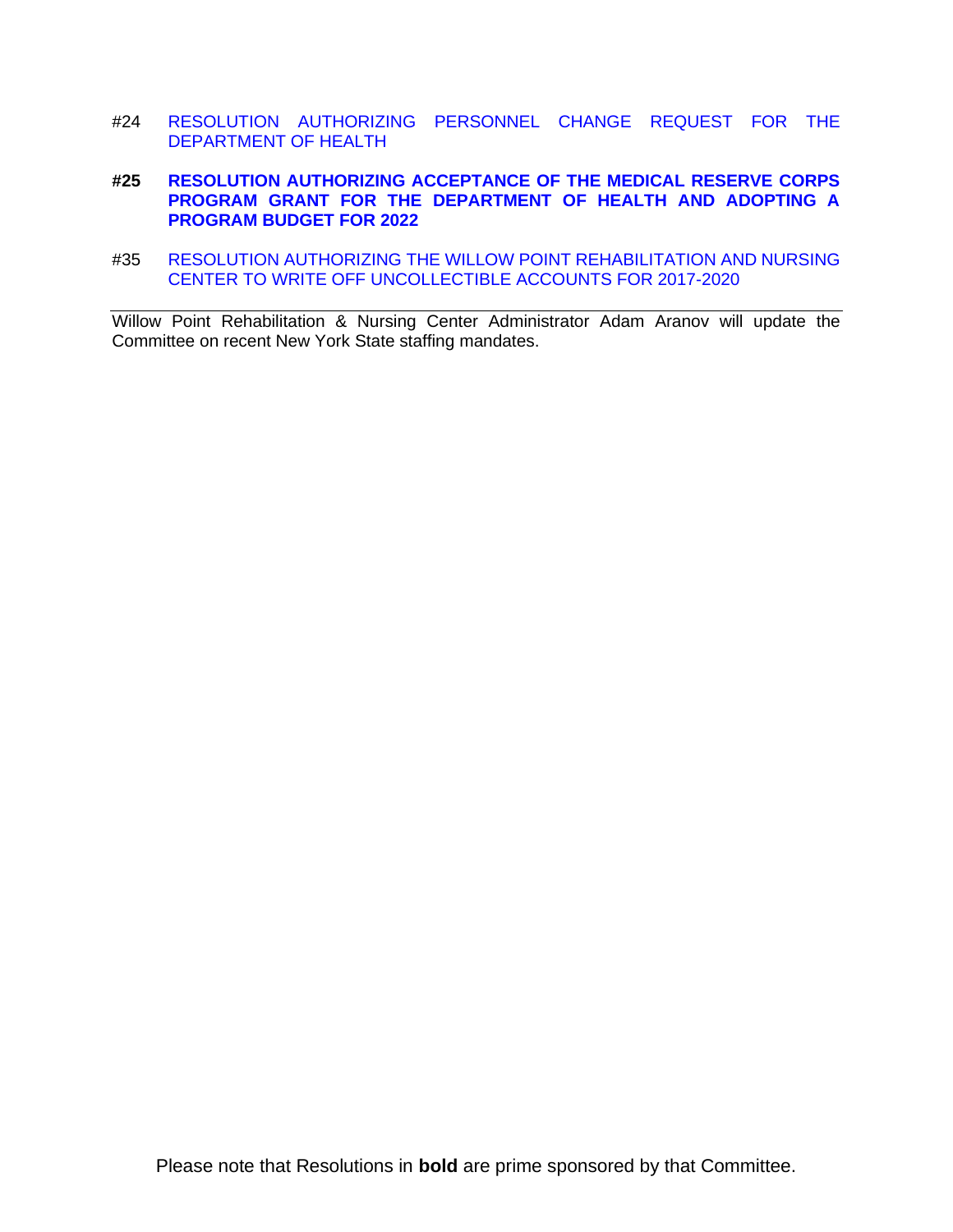### **AGENDA COUNTY ADMINISTRATION COMMITTEE Thursday, May 12, 2022 4:00 PM**

# **<https://broome.zoom.us/j/89418718464>**

## **Meeting ID: 894 1871 8464 Dial In:1-646-558-8656**

- **#1 [RESOLUTION AUTHORIZING AN AGREEMENT WITH AFFINITY REHABILITATION,](https://www.gobroomecounty.com/sites/default/files/dept/legis/05192022-01.pdf)  [LLP FOR A COMPUTER MAINTENANCE AND SUPPORT MEMORANDUM OF](https://www.gobroomecounty.com/sites/default/files/dept/legis/05192022-01.pdf)  [UNDERSTANDING FOR THE DIVISION OF INFORMATION TECHNOLOGY FOR 2022-](https://www.gobroomecounty.com/sites/default/files/dept/legis/05192022-01.pdf) [2023](https://www.gobroomecounty.com/sites/default/files/dept/legis/05192022-01.pdf)**
- **#7 [RESOLUTION AUTHORIZING AN AGREEMENT WITH AXON ENTERPRISE, INC.,](https://www.gobroomecounty.com/sites/default/files/dept/legis/05192022-07.pdf)  [FOR PROFESSIONAL SERVICES AND EQUIPMENT FOR THE DIVISION OF](https://www.gobroomecounty.com/sites/default/files/dept/legis/05192022-07.pdf)  [INFORMATION TECHNOLOGY FOR 2022-2027](https://www.gobroomecounty.com/sites/default/files/dept/legis/05192022-07.pdf)**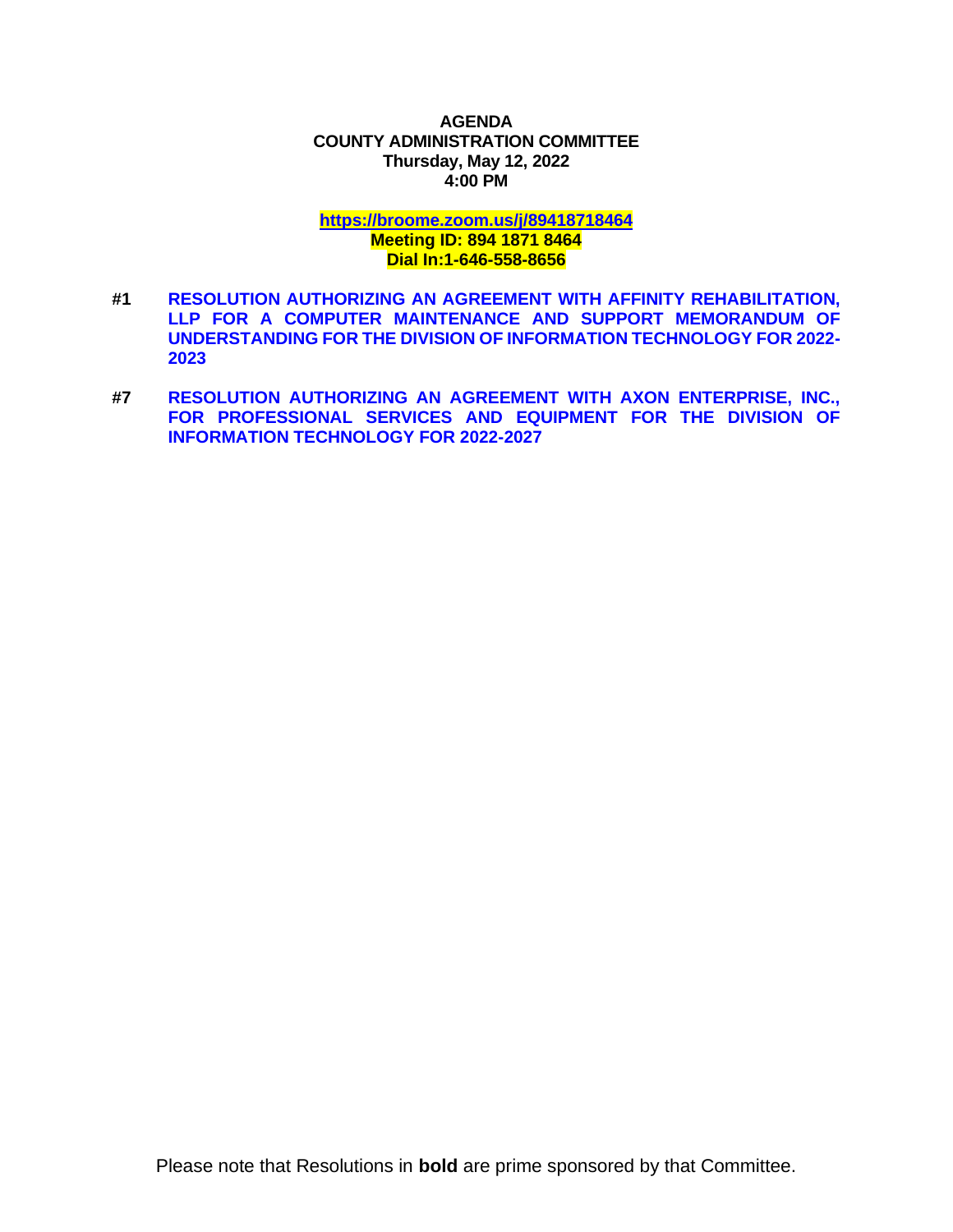# **AGENDA FINANCE COMMITTEE Thursday, May 12, 2022 4:15 PM**

#### **<https://broome.zoom.us/j/89418718464> Meeting ID: 894 1871 8464**

# **Dial In:1-646-558-8656**

- #1 [RESOLUTION AUTHORIZING AN AGREEMENT WITH AFFINITY REHABILITATION,](https://www.gobroomecounty.com/sites/default/files/dept/legis/05192022-01.pdf)  [LLP FOR A COMPUTER MAINTENANCE AND SUPPORT MEMORANDUM OF](https://www.gobroomecounty.com/sites/default/files/dept/legis/05192022-01.pdf)  [UNDERSTANDING FOR THE DIVISION OF INFORMATION TECHNOLOGY FOR 2022-](https://www.gobroomecounty.com/sites/default/files/dept/legis/05192022-01.pdf) [2023](https://www.gobroomecounty.com/sites/default/files/dept/legis/05192022-01.pdf)
- #2 [RESOLUTION AUTHORIZING RENEWAL OF THE AGREEMENT WITH THE CHEMUNG](https://www.gobroomecounty.com/sites/default/files/dept/legis/05192022-02.pdf)  [COUNTY SHERIFF'S OFFICE FOR HOUSING OF BROOME COUNTY INMATES FOR](https://www.gobroomecounty.com/sites/default/files/dept/legis/05192022-02.pdf)  [THE OFFICE OF THE SHERIFF FOR 2022-2027](https://www.gobroomecounty.com/sites/default/files/dept/legis/05192022-02.pdf)
- #3 [RESOLUTION AUTHORIZING RENEWAL OF THE AGREEMENT WITH THE CHENANGO](https://www.gobroomecounty.com/sites/default/files/dept/legis/05192022-03.pdf)  [COUNTY SHERIFF'S OFFICE FOR HOUSING OF BROOME COUNTY INMATES FOR](https://www.gobroomecounty.com/sites/default/files/dept/legis/05192022-03.pdf)  [THE OFFICE OF THE SHERIFF FOR 2022-2027](https://www.gobroomecounty.com/sites/default/files/dept/legis/05192022-03.pdf)
- #4 [RESOLUTION AUTHORIZING AN INTERMUNICIPAL AGREEMENT WITH THE](https://www.gobroomecounty.com/sites/default/files/dept/legis/05192022-04.pdf)  [BROOME COUNTY PARKS DEPARTMENT, THE CITY OF](https://www.gobroomecounty.com/sites/default/files/dept/legis/05192022-04.pdf) BINGHAMTON, THE [VILLAGE OF ENDICOTT, THE TOWN OF VESTAL AND THE BINGHAMTON](https://www.gobroomecounty.com/sites/default/files/dept/legis/05192022-04.pdf)  [METROPOLITAN TRANSPORTATION STUDY FOR A COST SHARE PROPOSAL FOR](https://www.gobroomecounty.com/sites/default/files/dept/legis/05192022-04.pdf)  [AUTOMATIC DATA TRANSFER AND MAINTENANCE OF ECOCOUNTER BIKE/PED](https://www.gobroomecounty.com/sites/default/files/dept/legis/05192022-04.pdf)  [TRAIL COUNTERS 2022-2023](https://www.gobroomecounty.com/sites/default/files/dept/legis/05192022-04.pdf)
- #5 [RESOLUTION AUTHORIZING RENEWAL OF THE AGREEMENT WITH JUSTICE](https://www.gobroomecounty.com/sites/default/files/dept/legis/05192022-05.pdf)  [BENEFITS, INC. FOR THE RECOVERY OF STATE AND FEDERAL FUNDS FOR THE](https://www.gobroomecounty.com/sites/default/files/dept/legis/05192022-05.pdf)  [OFFICE OF THE SHERIFF FOR 2022-2026](https://www.gobroomecounty.com/sites/default/files/dept/legis/05192022-05.pdf)
- #6 [RESOLUTION AUTHORIZING A MEMORANDUM OF UNDERSTANDING \(MOU\)](https://www.gobroomecounty.com/sites/default/files/dept/legis/05192022-06.pdf)  [AGREEMENT BETWEEN HOMELAND SECURITY INVESTIGATIONS AND THE](https://www.gobroomecounty.com/sites/default/files/dept/legis/05192022-06.pdf)  [OFFICE OF THE BROOME COUNTY SHERIFF FOR REIMBURSEMENT OF JOINT](https://www.gobroomecounty.com/sites/default/files/dept/legis/05192022-06.pdf)  [OPERATIONS EXPENSES FROM THE TREASURY FORFIETURE FUND](https://www.gobroomecounty.com/sites/default/files/dept/legis/05192022-06.pdf)
- #7 [RESOLUTION AUTHORIZING AN AGREEMENT WITH AXON ENTERPRISE, INC., FOR](https://www.gobroomecounty.com/sites/default/files/dept/legis/05192022-07.pdf)  [PROFESSIONAL SERVICES AND EQUIPMENT FOR THE DIVISION OF](https://www.gobroomecounty.com/sites/default/files/dept/legis/05192022-07.pdf)  [INFORMATION TECHNOLOGY FOR 2022-2027](https://www.gobroomecounty.com/sites/default/files/dept/legis/05192022-07.pdf)

# **#8 [RESOLUTION AUTHORIZING DISTRIBUTION OF MORTGAGE TAX RECEIPTS](https://www.gobroomecounty.com/sites/default/files/dept/legis/05192022-08.pdf)  [PURSUANT TO SECTION 261 OF THE TAX LAW OF THE STATE OF NEW YORK](https://www.gobroomecounty.com/sites/default/files/dept/legis/05192022-08.pdf)**

#9 [RESOLUTION AUTHORIZING THE ACQUISITION OF REAL PROPERTY BY](https://www.gobroomecounty.com/sites/default/files/dept/legis/05192022-09.pdf)  [PURCHASE AND/OR CONDEMNATION FOR THE DEPARTMENT OF PUBLIC](https://www.gobroomecounty.com/sites/default/files/dept/legis/05192022-09.pdf)  [WORKS' HOOPER ROAD OVER PATTERSON CREEK BRIDGE PROJECT AND](https://www.gobroomecounty.com/sites/default/files/dept/legis/05192022-09.pdf)  [DECLARING SAID PROJECT TO BE EXEMPT FROM THE PUBLIC HEARING](https://www.gobroomecounty.com/sites/default/files/dept/legis/05192022-09.pdf)  [REQUIREMENT OF THE EMINENT DOMAIN LAW](https://www.gobroomecounty.com/sites/default/files/dept/legis/05192022-09.pdf)

Please note that Resolutions in **bold** are prime sponsored by that Committee.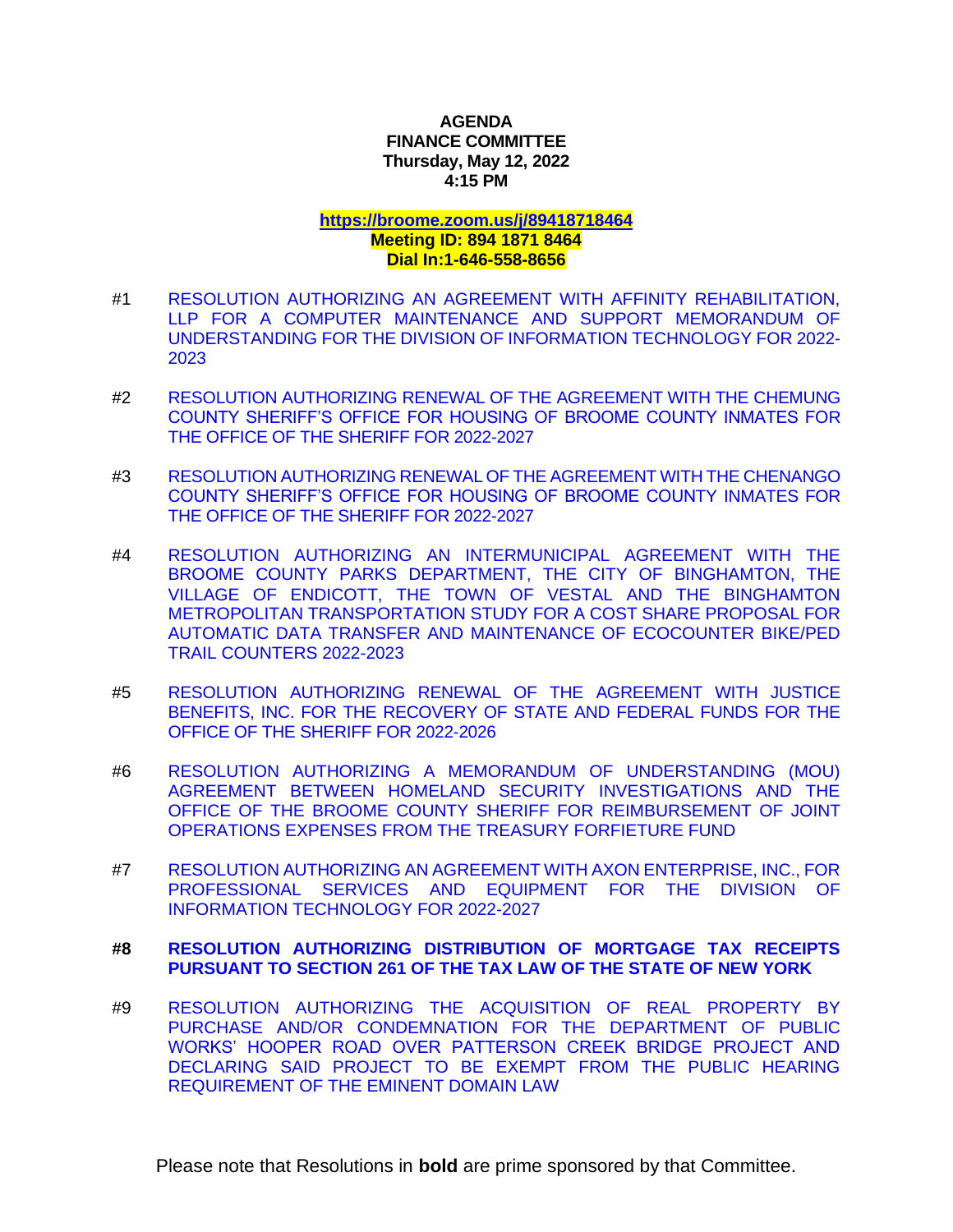- #10 [RESOLUTION AUTHORIZING AN AGREEMENT WITH LIAM CONNECT, LLC FOR A](https://www.gobroomecounty.com/sites/default/files/dept/legis/05192022-10.pdf)  [PHOTO KIOSK AT THE BROOME COUNTY CORRECTIONAL FACILITY FOR THE](https://www.gobroomecounty.com/sites/default/files/dept/legis/05192022-10.pdf)  [OFFICE OF THE SHERIFF](https://www.gobroomecounty.com/sites/default/files/dept/legis/05192022-10.pdf)
- #11 [RESOLUTION AUTHORIZING RENEWAL OF THE FOSTER GRANDPARENTS](https://www.gobroomecounty.com/sites/default/files/dept/legis/05192022-11.pdf)  [PROGRAM CORPORATION FOR NATIONAL AND COMMUNITY SERVICE \(CNCS\)](https://www.gobroomecounty.com/sites/default/files/dept/legis/05192022-11.pdf)  [GRANT FOR THE OFFICE FOR AGING AND ADOPTING A PROGRAM BUDGET FOR](https://www.gobroomecounty.com/sites/default/files/dept/legis/05192022-11.pdf)  [2022-2023](https://www.gobroomecounty.com/sites/default/files/dept/legis/05192022-11.pdf)
- #12 [RESOLUTION AUTHORIZING RENEWAL OF THE FOSTER GRANDPARENTS STATE](https://www.gobroomecounty.com/sites/default/files/dept/legis/05192022-12.pdf)  [OFFICE FOR AGING \(SOFA\) PROGRAM GRANT FOR THE OFFICE FOR AGING AND](https://www.gobroomecounty.com/sites/default/files/dept/legis/05192022-12.pdf)  [ADOPTING A PROGRAM BUDGET FOR 2022-2023](https://www.gobroomecounty.com/sites/default/files/dept/legis/05192022-12.pdf)
- #13 [RESOLUTION AUTHORIZING RENEWAL OF THE CAREGIVER SUPPORT INITIATIVE](https://www.gobroomecounty.com/sites/default/files/dept/legis/05192022-13.pdf)  [PROGRAM GRANT FOR THE OFFICE FOR AGING AND ADOPTING A PROGRAM](https://www.gobroomecounty.com/sites/default/files/dept/legis/05192022-13.pdf)  [BUDGET FOR 2022-2023](https://www.gobroomecounty.com/sites/default/files/dept/legis/05192022-13.pdf)
- #14 [RESOLUTION AUTHORIZING AN AGREEMENT WITH THE FOOD BANK OF THE](https://www.gobroomecounty.com/sites/default/files/dept/legis/05192022-14.pdf)  [SOUTHERN TIER FOR FOOD DISTRIBUTION SERVICES FOR THE DEPARTMENT](https://www.gobroomecounty.com/sites/default/files/dept/legis/05192022-14.pdf)  [OF SOCIAL SERVICES FOR 2022](https://www.gobroomecounty.com/sites/default/files/dept/legis/05192022-14.pdf)
- #15 [RESOLUTION AUTHORIZING AMENDMENT TO THE AGREEMENT WITH KEYSTONE](https://www.gobroomecounty.com/sites/default/files/dept/legis/05192022-15.pdf)  [MATERIAL TESTING, LLC FOR HOME INSPECTION SERVICES FOR THE](https://www.gobroomecounty.com/sites/default/files/dept/legis/05192022-15.pdf)  [DEPARTMENT OF HEALTH FOR 2019-2022](https://www.gobroomecounty.com/sites/default/files/dept/legis/05192022-15.pdf)
- #16 [RESOLUTION AUTHORIZING AN AMENDMENT TO THE DEPARTMENT OF](https://www.gobroomecounty.com/sites/default/files/dept/legis/05192022-16.pdf)  [HEALTH'S ADMINISTRATION OF A PORTION OF THE HUD LEAD HAZARD](https://www.gobroomecounty.com/sites/default/files/dept/legis/05192022-16.pdf)  [REDUCTION PROGRAM FOR 2019-2022](https://www.gobroomecounty.com/sites/default/files/dept/legis/05192022-16.pdf)
- #17 [RESOLUTION AUTHORIZING RENEWAL OF THE CREATING HEALTHY SCHOOLS](https://www.gobroomecounty.com/sites/default/files/dept/legis/05192022-17.pdf)  [AND COMMUNITES PROGRAM GRANT FOR THE DEPARTMENT OF](https://www.gobroomecounty.com/sites/default/files/dept/legis/05192022-17.pdf) HEALTH AND [ADOPTING A PROGRAM BUDGET FOR 2022-2023](https://www.gobroomecounty.com/sites/default/files/dept/legis/05192022-17.pdf)
- #18 [RESOLUTION AUTHORIZING AN AGREEMENT WITH S.E.P.P. MANAGEMENT](https://www.gobroomecounty.com/sites/default/files/dept/legis/05192022-18.pdf)  [COMPANY, INC., FOR OFA MINI-BUS TRANSPORTATION SERVICES FOR THE](https://www.gobroomecounty.com/sites/default/files/dept/legis/05192022-18.pdf)  [OFFICE FOR AGING FOR 2022](https://www.gobroomecounty.com/sites/default/files/dept/legis/05192022-18.pdf)
- #19 [RESOLUTION AUTHORIZING AN AGREEMENT WITH MCFARLAND JOHNSON INC.,](https://www.gobroomecounty.com/sites/default/files/dept/legis/05192022-19.pdf)  [FOR PROFESSIONAL SERVICES FOR THE DEPARTMENT OF AVIATION FOR 2022-](https://www.gobroomecounty.com/sites/default/files/dept/legis/05192022-19.pdf) [2023](https://www.gobroomecounty.com/sites/default/files/dept/legis/05192022-19.pdf)
- #21 [RESOLUTION AUTHORIZING ACCEPTANCE OF AN ADULT PROTECTIVE SERVICES](https://www.gobroomecounty.com/sites/default/files/dept/legis/05192022-21.pdf)  [ARPA PROGRAM GRANT FOR THE DEPARTMENT OF SOCIAL SERVICES AND](https://www.gobroomecounty.com/sites/default/files/dept/legis/05192022-21.pdf)  [ADOPTING A PROGRAM BUDGET FOR 2022-2023](https://www.gobroomecounty.com/sites/default/files/dept/legis/05192022-21.pdf)
- #22 [RESOLUTION AUTHORIZING RENEWAL OF THE AGREEMENTS WITH LICENSED](https://www.gobroomecounty.com/sites/default/files/dept/legis/05192022-22.pdf)  [CHILD CARING INSTITUTIONS FOR FOSTER CARE, HOME FINDING AND](https://www.gobroomecounty.com/sites/default/files/dept/legis/05192022-22.pdf)  [ADOPTION SERVICES FOR THE DEPARTMENT OF SOCIAL](https://www.gobroomecounty.com/sites/default/files/dept/legis/05192022-22.pdf) SERVICES FOR 2022- [2023](https://www.gobroomecounty.com/sites/default/files/dept/legis/05192022-22.pdf)